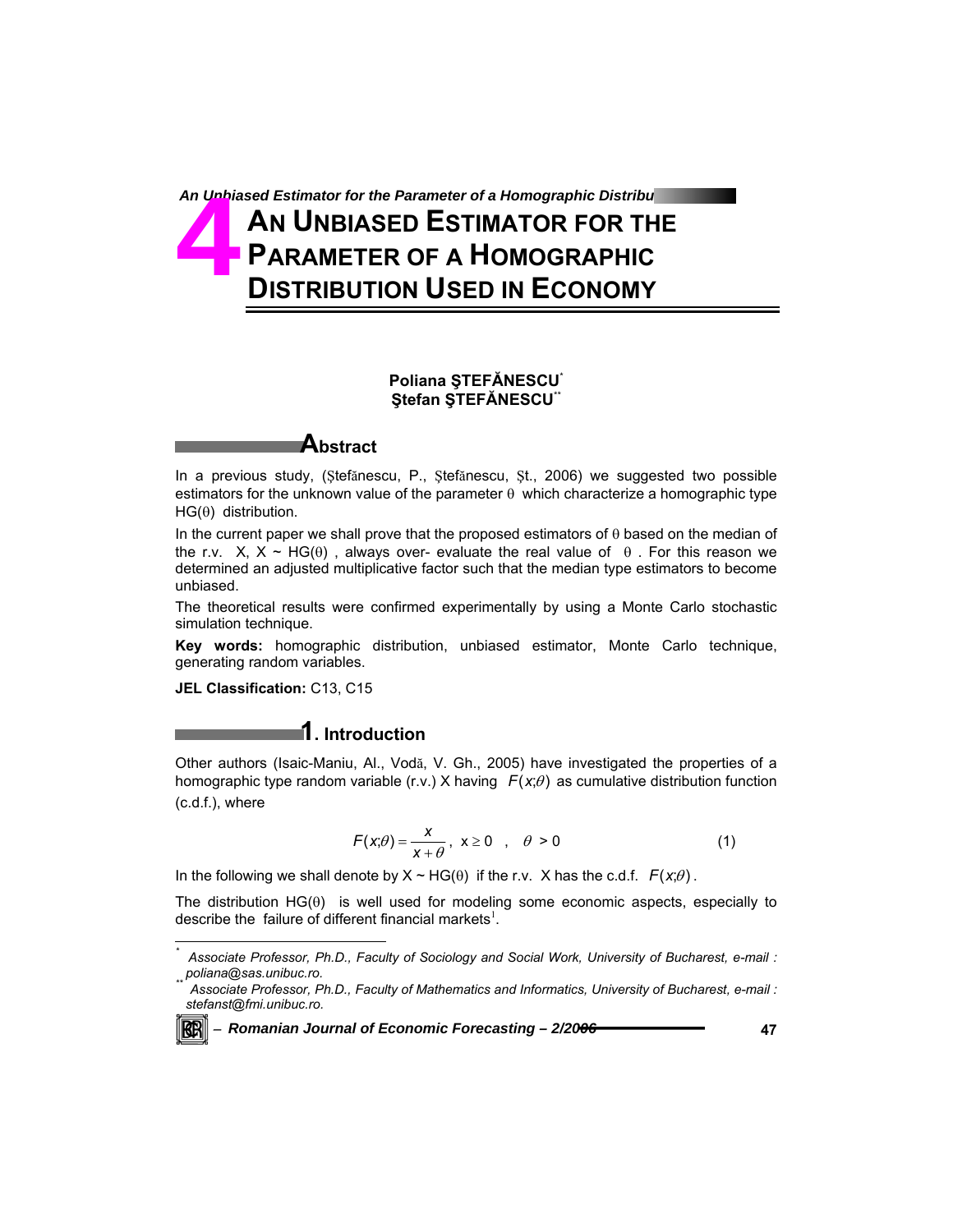### *Institute of Economic Forecasting*

The probability density function (p.d.f.)  $f(x;\theta)$ ,  $x \ge 0$ , of the r.v. X,  $X \sim HG(\theta)$ , has the form

$$
f(x; \theta) = \frac{\theta}{(x + \theta)^2}, x \ge 0, \theta > 0
$$
 (2)

Depending on the values of the parameter  $\theta$ , the c.d.f.-s  $F(x;\theta)$  are enough different (see Figure 1), suitable to study peculiar situations.

**Figure 1** 



Therefore, it is very important to obtain good estimators of the parameter θ. But, in our case, the classical moment method to estimate θ is in general unworkable since: **Proposition 1.** For any  $a \ge 1$  and  $\theta > 0$ , if  $X \sim HG(\theta)$  then we have

$$
Mean(X^a) = \infty \tag{3}
$$

*Proof:* Indeed,

$$
Mean(X^{a}) = \int_{0}^{\infty} x^{a} f(x;\theta) dx \geq \int_{1}^{\infty} x^{a} f(x;\theta) dx \geq \int_{1}^{\infty} x f(x;\theta) dx = \int_{1}^{\infty} \frac{x\theta}{(x+\theta)^{2}} dx =
$$

l

**48** *Romanian Journal of Economic Forecasting – 2/2006* <sup>−</sup>

RGRI

<sup>1</sup> Isaic-Maniu, Alexandru, Vodă, Viorel Gh., "On a homographic distribution function", *Economic Computation and Economic Cybernetics Studies and Research*, Vol. 39, No.1- 4(2005), 11-18.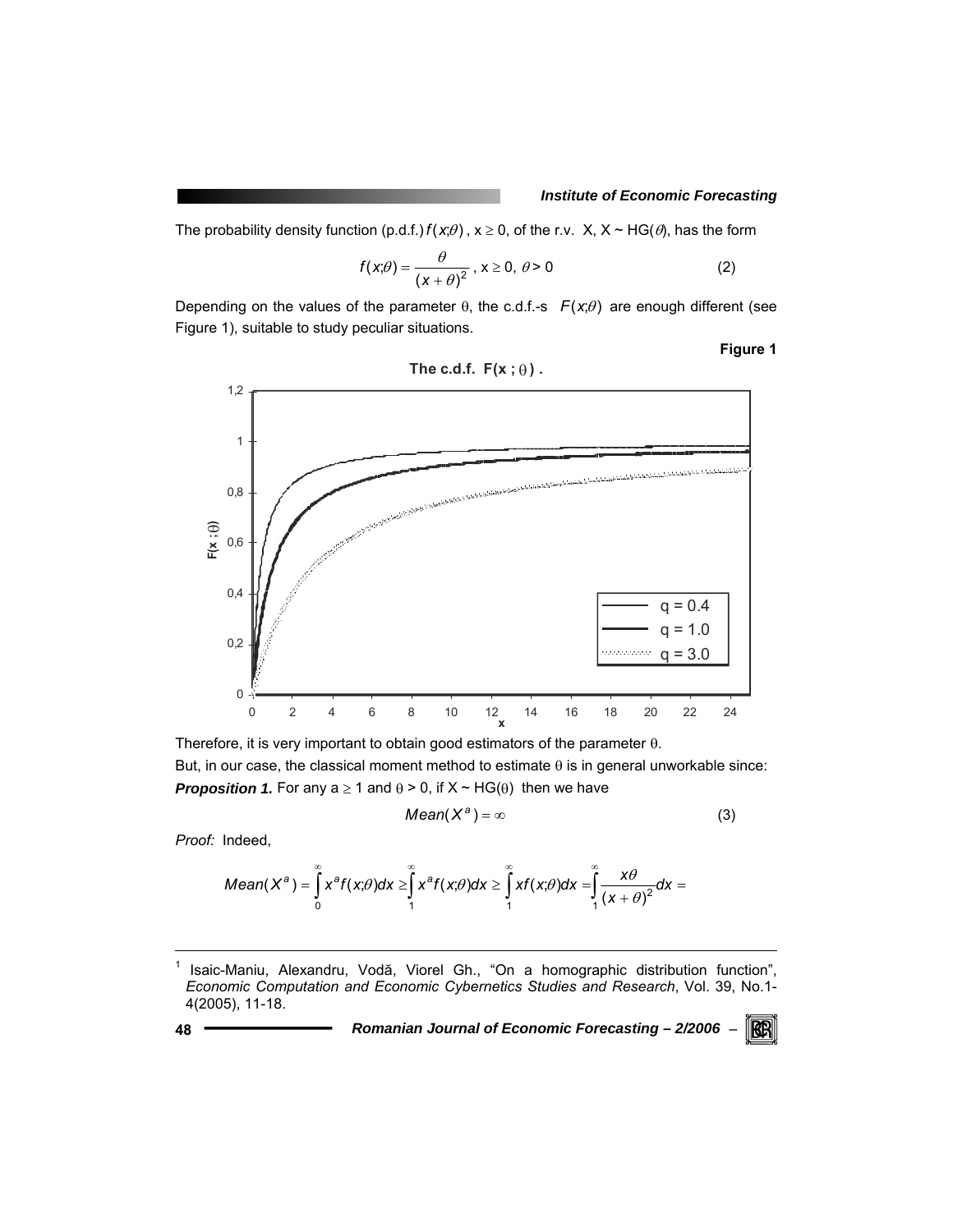**An Unbiased Estimator for the Parameter of a Homographic Distribution** 

$$
= \theta \left[ \frac{x}{x + \theta} + ln(x + \theta) \right] \begin{cases} x = \infty \\ x = 1 \end{cases} = \infty
$$

Moreover, if  $x_1$ ,  $x_2$ ,  $x_3$ , ...,  $x_n$  are n independent observations from the r.v. X, X ~ HG( $\theta$ ), then the maximum likelihood estimation<sup>1</sup> is reduced to find the real roots of a ndegree polynomial equation in  $\theta^2$ . For this reason, like the moment method also the standard maximum likelihood estimator procedure is not so easy to be applied<sup>3</sup>.

But, for any  $X \sim HG(\theta)$ , we get

$$
Pr(X \le \theta) = F(\theta; \theta) = \frac{\theta}{\theta + \theta} = \frac{1}{2}
$$
 (4)

Therefore,  $\theta$  is just the median indicator of the r.v. X. This fact was used in a previous study<sup>4</sup> to estimate θ.

In the following, we shall try to establish some statistical properties of the estimators based on the median coefficient.

## **2. The Gross Median Type Estimator**

For any sample  $x_1$ ,  $x_2$ ,  $x_3$ , ...,  $x_n$  obtained from the r.v. X, X ~ HG( $\theta$ ), the experimental median coefficient x\* has the form

$$
x^* = \begin{cases} x_{(m+1)}; & \text{if } n = 2m+1\\ (x_{(m)} + x_{(m+1)})/2; & \text{if } n = 2m \end{cases}
$$
(5)

where  $x_{(1)}$ ,  $x_{(2)}$ ,  $x_{(3)}$ , ...,  $x_{(n)}$  are just the values  $x_1$ ,  $x_2$ ,  $x_3$ , ...,  $x_n$  sorted in an increasing order, that is  $x_{(1)} \le x_{(2)} \le x_{(3)} \le ... \le x_{(n)}$ .

By applying different statistical methods and using the computer we can generate independent random values  $x_1, x_2, x_3, ..., x_n$  of an arbitrary r.v.  $X^5$ . More exactly:

**Proposition 2.** If U has an uniform distribution on (0, 1] interval,  $U \sim U((0, 1])$ , and

$$
T = \frac{\theta(1-U)}{U} \tag{6}
$$

Then,  $T \sim HG(\theta)$ .

<sup>−</sup> *Romanian Journal of Economic Forecasting – 2/2006* **49**

<sup>&</sup>lt;sup>1</sup><br><sup>1</sup> Papoulis, Athanasios, Probability and statistics, Prentice Hall, New Jersey, 1990.<br><sup>2</sup> See also Jesie Maniu, Alexandru, Vedě, Vierel, Ch. "On a homographie a

<sup>&</sup>lt;sup>2</sup> See also Isaic-Maniu, Alexandru, Vodă, Viorel Gh., "On a homographic distribution function", Economic Computation and Economic Cybernetics Studies and Research, Vol. 39, No.1-4(2005), 11-

<sup>18.</sup> *<sup>3</sup> More details in Ştefănescu, Poliana, Ştefănescu, Ştefan, "Estimating the parameter of a homographic distribution",* Economic Computation and Economic Cybernetics Studies and Research*, Vol. 40, No. 1(2006), 10 pgs. (forthcoming). 4 <sup>Ş</sup>tefănescu, Poliana, Ştefănescu, Ştefan,* op cit*.* <sup>5</sup>

See for example Gentle, James E., *Random number generation and Monte Carlo methods,* Springer - Statistics and Computing, New York, 1998.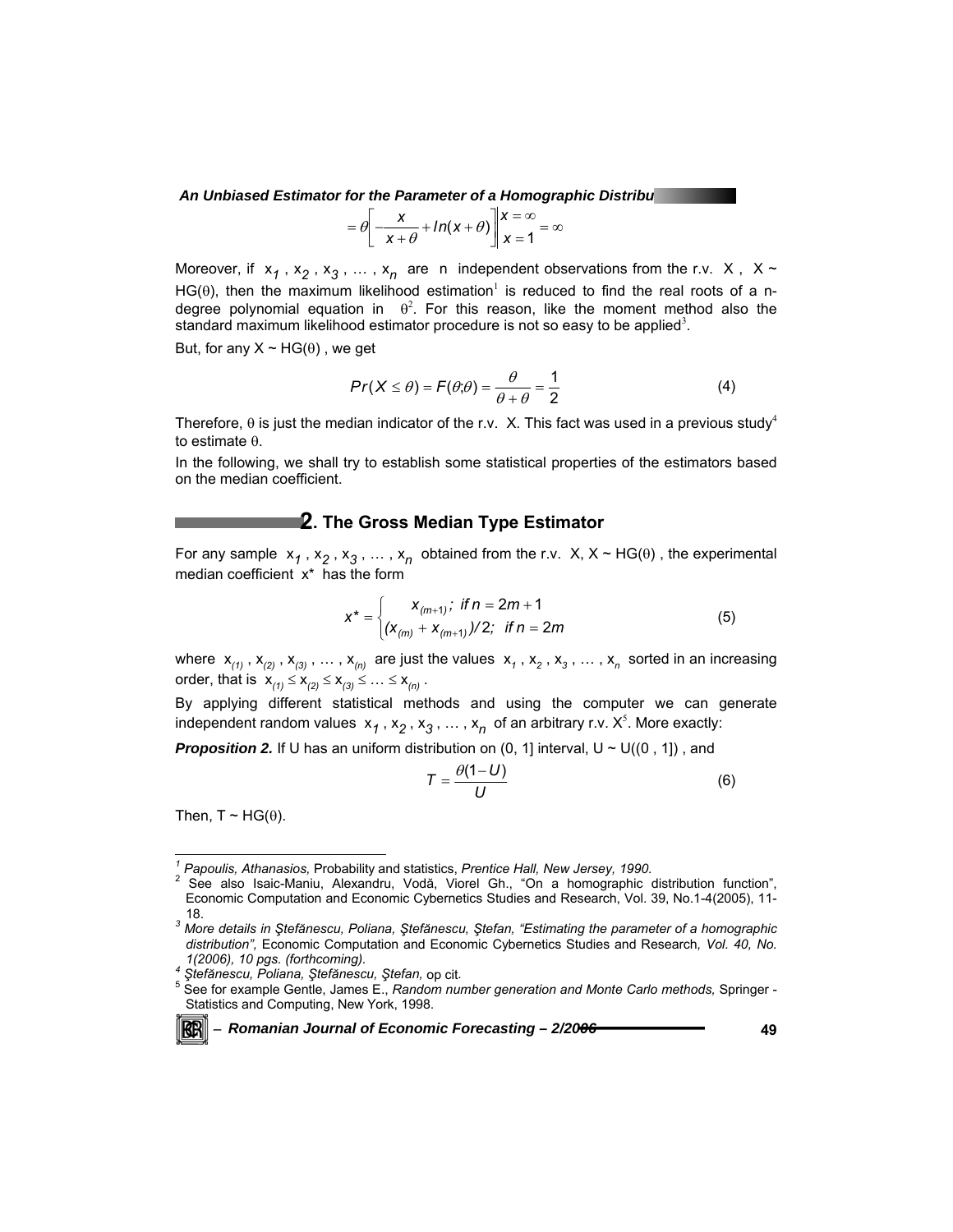#### *Institute of Economic Forecasting*

*Proof:* Let G(t) be the c.d.f. of the r.v. V. Then, for any  $t \ge 0$ , we shall show that G(t) is just  $F(t; \theta)$ , that is  $T \sim HG(\theta)$ . Indeed,

$$
G(t) = Pr(T \le t) = Pr\left(\frac{\theta(1-U)}{U} \le t\right) = Pr\left(U \ge \frac{\theta}{t+\theta}\right) =
$$

$$
= \int_{\theta/(t+\theta)}^{1} du = 1 - \frac{\theta}{t+\theta} = \frac{t}{t+\theta} = F(t;\theta)
$$

*Remark 1.* Any programming language has implemented specialized procedures to generate  $U((0, 1])$  random variables<sup>1</sup>. Specifically, in Microsoft Excel language the name of this procedure is *Rand*.

Taking into consideration all the previous aspects we suggest the algorithm *A1***(n,**θ**)** to validate the quality of the estimates  $x^*$  given by (5).

**Algorithm** *A1***(n,**θ**)** (the median procedure).

*Step 0.* Inputs:  $n, \theta$  ( $n \ge 2$ ,  $\theta > 0$ ).

 $m = Int(n/2)$  (*Int*( $\lambda$ ) is the integer part of the real number  $\lambda$ ) *Step 1.* Generate n independent U((0, 1) random values  $u_1$ ,  $u_2$ ,  $u_3$ , ...,  $u_n$ .

Step 2. 
$$
x_i = \frac{\theta(1 - u_i)}{u_i}
$$
,  $1 \le i \le n$ .

*Step 3.* Sort the values  $x_1$ ,  $x_2$ ,  $x_3$ , ...,  $x_n$  in an ascending order, at last resulting the quantities

$$
x_{(1)} \le x_{(2)} \le x_{(3)} \le \dots \le x_{(n-1)} \le x_{(n)}.
$$
  
Step 4. If  $n = 2m$  then  $x^* = \frac{x_{(m)} + x_{(m+1)}}{2}$ 

else  $x^* = x_{(m+1)}$ .

*Step 5.* Output: x\* (x\* estimates the unknown value of θ). STOP.

Tables 1 and 2 show the estimates  $x_1^*$ ,  $x_2^*$ ,  $x_3^*$ , ...,  $x_p^*$ ,  $p = 20$  resulted after running consecutively  $p = 20$  times the algorithm  $A1(n, \theta)$  for  $n = 9$ ,  $\theta = 10$  and  $n = 8$ ,  $\theta = 11$ , respectively.

**Table 1** 

**The estimations x\* of** θ **obtained by applying the algorithm** *A1***(9,10)** 

| 5.09         | $36.33$ 21.59 | 6.00 | $28.04$ 5.27 |              | 7.74 |               | 10.88   42.19   15.77 |              |
|--------------|---------------|------|--------------|--------------|------|---------------|-----------------------|--------------|
| $28.60$ 2.45 | 6.59          | 3.34 | 7.82         | $18.35$ 6.79 |      | $15.13$ 10.80 |                       | $\vert$ 9.26 |

*1 Gentle, James E.,* op cit*.* 

l

**50** *Romanian Journal of Economic Forecasting – 2/2006* <sup>−</sup>

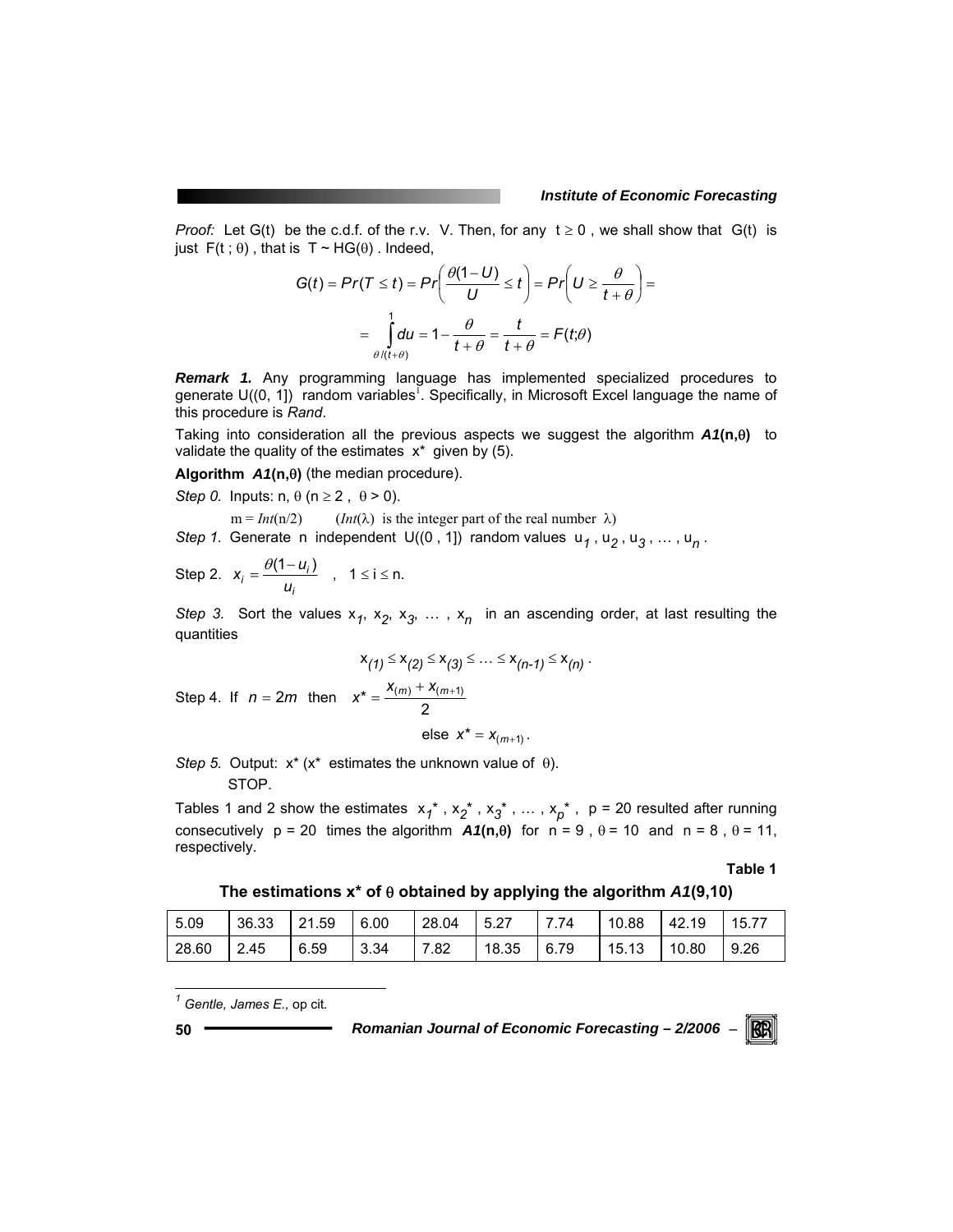**An Unbiased Estimator for the Parameter of a Homographic Distribution of a Multiple 2018** 

### **Table 2**

| The estimations $x^*$ of $\theta$ resulted by running the algorithm A1(8,11) |  |  |  |
|------------------------------------------------------------------------------|--|--|--|
|                                                                              |  |  |  |

| $11.26$ 6.39 |      | 19.98 | 13.51         | $17.88$ 9.52 |      | $ 34.33\rangle$ | 40.30 | 8.55  | 7.80  |
|--------------|------|-------|---------------|--------------|------|-----------------|-------|-------|-------|
| 9.83         | 9.21 | 21.48 | $11.24$ 23.10 |              | 7.17 | 20.86           | 16.43 | 10.17 | 25.62 |

# **3. The Quality of the Estimates x\***

Figures 2 and 3 present the variation of the  $x_j^*$  evaluation values for  $\theta$ , 1  $\leq$  j  $\leq$  p = 20, which were taken from Tables 1 and 2.

Interpreting the Figures 2 and 3 we deduce that the estimations  $x^*$  generally over evaluate the real value of θ. Thus, the quantities  $x_j^*$  are usually greater than θ = 10 in Figure 2 or they pass over the threshold  $\theta$  = 11 in Figure 3.



These aspects appear more clear and stable if instead of a single value  $x^*$  we take into consideration the mean w of p consecutive estimations  $x_j^*$ ,  $1 \le j \le p$ , resulted after running successively the algorithm *A1*(n,θ) , that is

$$
W = \frac{{x_1}^{*} + {x_2}^{*} + {x_3}^{*} + ... + {x_{p-1}}^{*} + {x_p}^{*}}{p}
$$
 (7)

<sup>−</sup> *Romanian Journal of Economic Forecasting – 2/2006* **51** KRI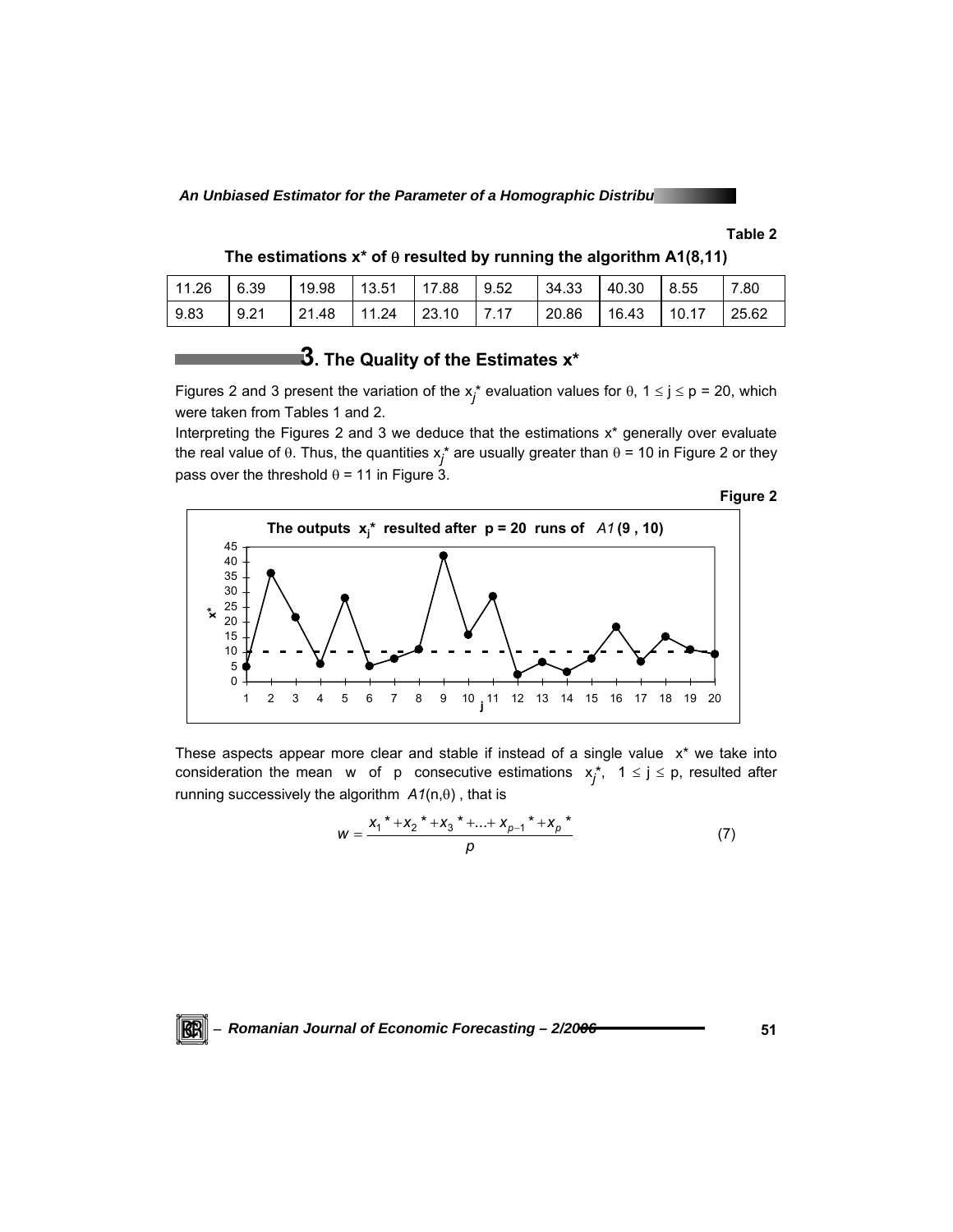*Institute of Economic Forecasting*





Reiterating q = 30 times the evaluation process of  $\theta$  we got the quantities w<sub>1</sub>, w<sub>2</sub>, w<sub>3</sub>, ... , w*q* presented in Tables 3 and 4.

**Table 3** 

The means w<sub>*s*</sub>, 1 ≤ s ≤ q, given by (7) for n = 9,  $\theta$  = 10, p = 20, q = 30

| 14.40   | $\vert$ 11.32 | 110.71 | 12.84 | 14.06 | 11.24               | 17.22  | 7.42  | 15.54         | 11.56 |
|---------|---------------|--------|-------|-------|---------------------|--------|-------|---------------|-------|
| 11.74   | 13.57         | 9.32   | 12.25 |       | $11.67$ 12.54 11.63 |        | 14.22 | $\vert$ 13.05 | 6.83  |
| l 17.07 | 11.28         | 13.01  | 13.04 | 10.66 | 11.46               | 110.23 | 13.73 | 14.31         | 14.57 |

**Table 4** 

| 16.23 | 15.15 | 122.10 | 11.98 | 11.65 | 10.16 | 14.15 | 13.28 | 15.36 | 15.00 |
|-------|-------|--------|-------|-------|-------|-------|-------|-------|-------|
| 13.57 | 12.10 | 18.31  | 15.80 | 14.08 | 16.31 | 11.82 | 10.28 | 17.01 | 15.79 |
| 13.52 | 13.90 | 15.35  | 13.65 | 14.76 | 13.49 | 16.62 | 17.22 | 13.64 | 14.32 |

The means w<sub>s</sub><sup></sup>, 1 ≤ s ≤ q, given by (7) for n = 8,  $\theta$  = 11, p = 20, q = 30

We observe that almost always the quantities w<sub>s</sub>,  $1 \le s \le q = 30$ , pass over the threshold  $\theta$  ( $\theta$ = 10 in Table 3 or  $\theta$  = 11 in Table 4).

In conclusion, the brute estimates  $x^*$  based on the median coefficient over evaluate the real value of the parameter θ.

# **4. Adjusting the Estimates x\***

We saw that the  $x^*$  estimations are biased. For this reason we shall try to determine theoretically the bias of the x*<sup>j</sup>* \* quantities.

**52** *Romanian Journal of Economic Forecasting – 2/2006* <sup>−</sup>

RGRI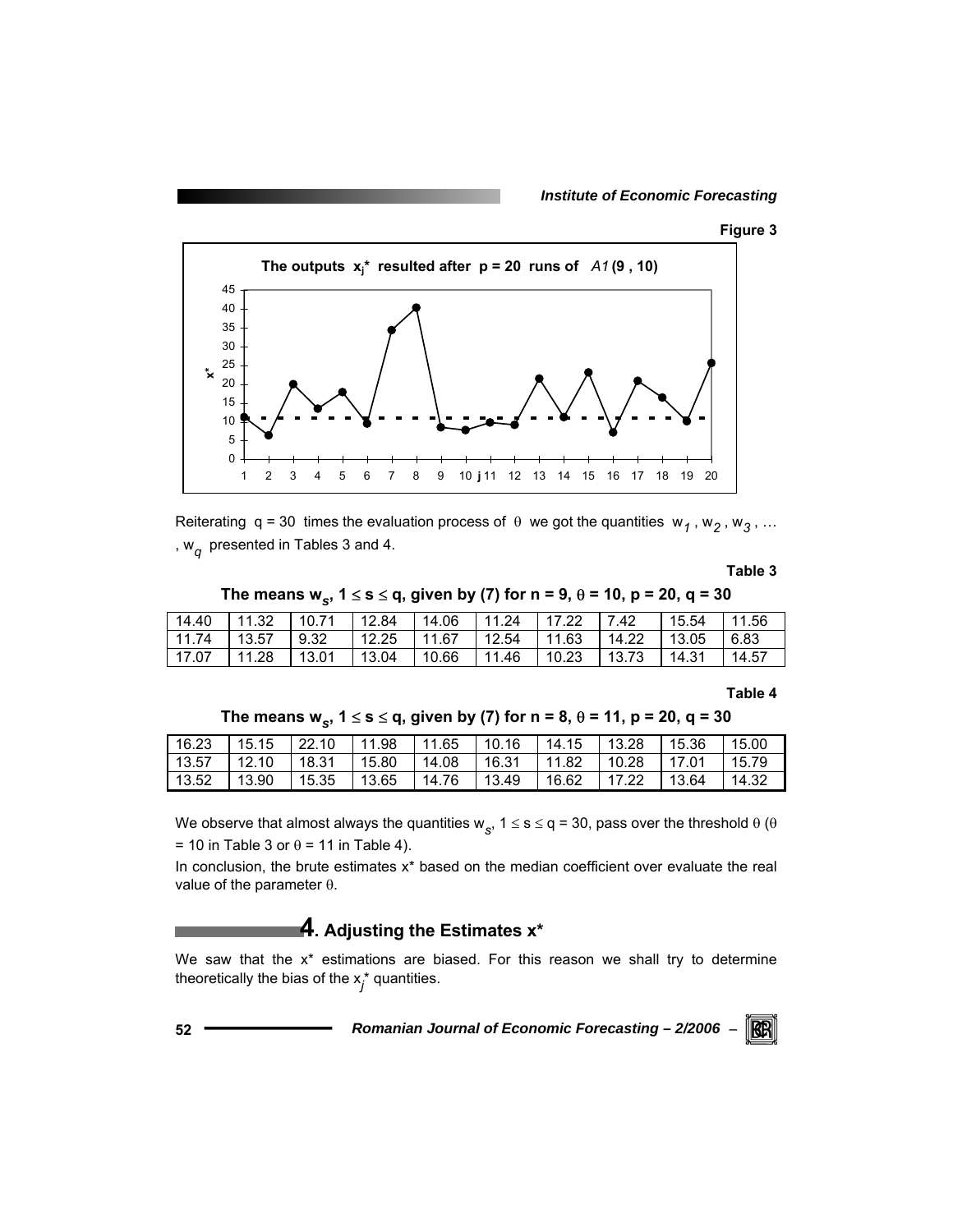#### **An Unbiased Estimator for the Parameter of a Homographic Distribution of a Homographic Angle in Angle II**

If  $X \sim HG(\theta)$ , we denote by  $X_{(k)}$  the k-order statistics considering samples of size n from  $\mathsf{X}^1$ .

Keeping all the previous interpretations, the p.d.f.  $f_k(x; \theta)$  of an arbitrary k-order statistic  $X_{(k)}$ , 1 ≤ k ≤ n, has the following expression<sup>2</sup>:

$$
f_k(x;\theta) = \frac{n!}{(k-1)!(n-k)!} (F(x;\theta))^{k-1} (1 - F(x;\theta))^{n-k} f(x;\theta)
$$
 (8)

When  $X \sim HG(\theta)$  the formula (8) becomes

$$
f_{k}(x;\theta) = \frac{n!}{(k-1)!(n-k)!} \frac{\theta^{n-k+1}x^{k-1}}{(x+\theta)^{n+1}}, x \ge 0
$$
 (9)

**Remark 2.** For any a,  $b \in N$ , the  $B(a,b)$  value for Euler's integral is given by the formula<sup>3</sup>:

$$
B(a,b) = \int_{0}^{1} t^{a-1} (1-t)^{b-1} dt = \frac{(a-1)!(b-1)!}{(a+b-1)!}
$$
\n(10)

*Proposition 3.* If  $X \sim HG(\theta)$ , then for any  $1 \le k \le n$  we have

Mean
$$
(X_{(k)}) = \frac{k\theta}{n-k}
$$
 (11)

*Proof:* If *t*  $=\frac{x}{x+\theta}$  then we deduce *x*  $=\frac{t\theta}{1-t}$  $\frac{t\theta}{1-t}$  and  $x+\theta=\frac{\theta}{1-t}$ .

Making the substitution *t*  $=\frac{x}{x+\theta}$  and using Remark 2 we get successively

Mean
$$
(X_{(k)}) = \int_{0}^{\infty} x f_{k}(x;\theta) dx = \frac{n! \theta^{n-k+1}}{(k-1)!(n-k)!} \int_{0}^{\infty} \frac{x^{k}}{(x+\theta)^{n+1}} dx =
$$
  
\n
$$
= \frac{n! \theta^{n-k+1}}{(k-1)!(n-k)!} \int_{0}^{1} t^{k} (1-t)^{n-k-1} \theta^{k-n} dt = \frac{n! \theta}{(k-1)!(n-k)!} B(k+1, n-k) =
$$
  
\n
$$
= \frac{n! \theta}{(k-1)!(n-k)!} \frac{k!(n-k-1)!}{n!} = \frac{k \theta}{n-k}
$$

**Proposition 4.** If  $X \sim HG(\theta)$  and the r.v. Y is given by

l

*<sup>1</sup> Mihoc, Gheorghe, Ciucu, George, Craiu, Virgil,* Teoria probabilitaţilor *ş*i statistic*ă* matematic*ă*, *Editura Didactic<sup>ă</sup> <sup>ş</sup>i Pedagogică, Bucureşti, 1970. 2*

<sup>&</sup>lt;sup>2</sup> Mihoc, Gheorghe, Ciucu, George, Craiu, Virgil, op cit, p. 472.<br><sup>3</sup>. Eihtenbelt, C.M., Coleul diferential ei integral. Editure Tel

*Fihtenholt, G.M.,* Calcul diferenţial *ş*i integral, *Editura Tehnică, Bucureşti, 1964 (translation from Russian), p. 690.*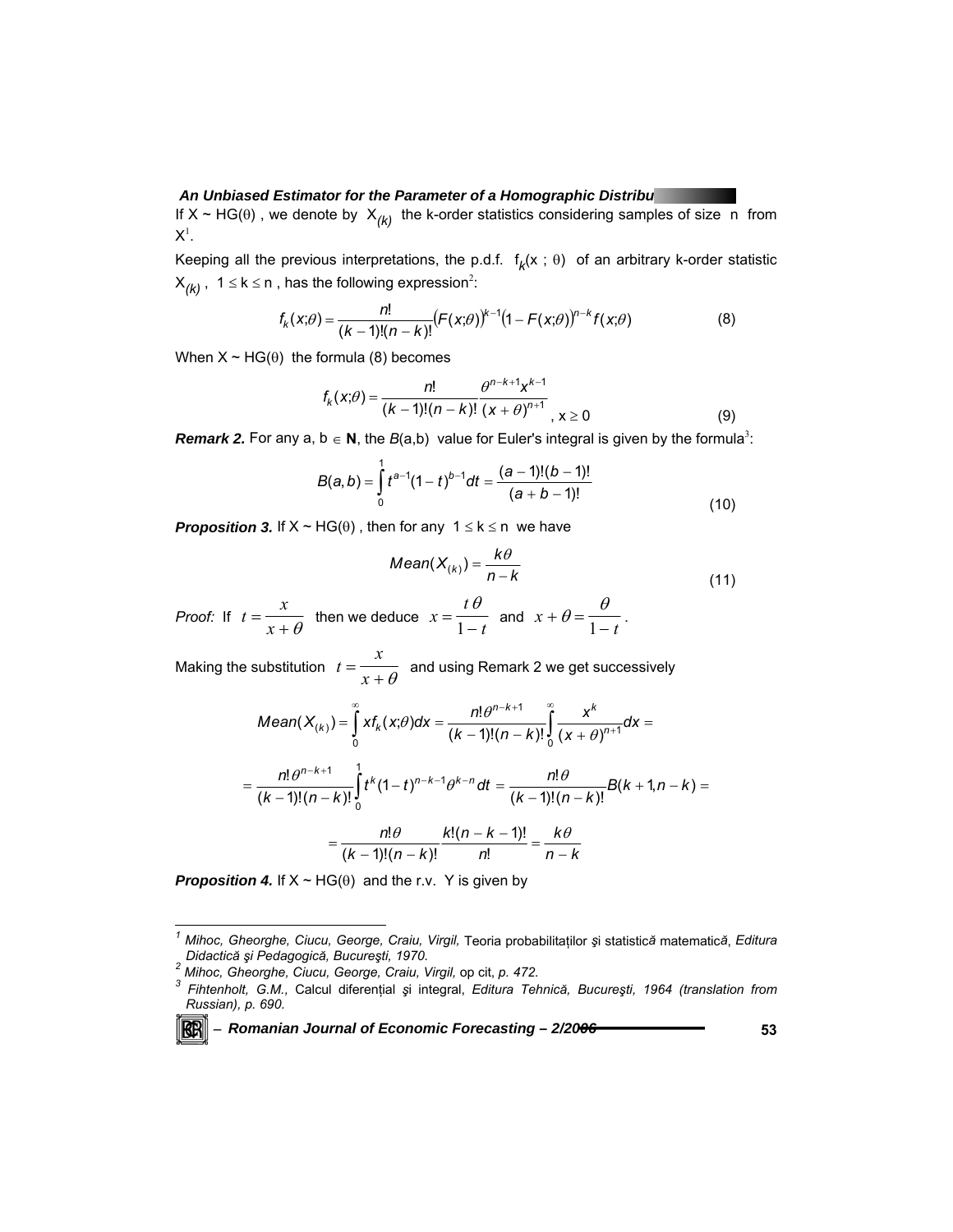*Institute of Economic Forecasting*

$$
Y = \frac{m}{m+1} X_{(m+1)}
$$
 (12)

with  $n = 2m + 1$ , then  $Mean(Y) = \theta$ .

*Proof:* Applying Proposition 3 for  $n = 2m + 1$  we obtain

Mean(Y) = Mean 
$$
\left(\frac{m}{m+1}X_{(m+1)}\right) = \frac{m}{m+1}Mean(X_{(m+1)}) = \frac{m}{m+1n - (m+1)} = \frac{m}{m+1(n+1)} = \frac{m}{m+1(2m+1) - (m+1)} = \theta
$$

*Proposition 5.* If  $X \sim HG(\theta)$  and the r.v. Y has the form

$$
Z = \frac{m-1 X_{(m)} + X_{(m+1)}}{2}
$$
 (13)

with  $n = 2m$ , then  $Mean(Z) = \theta$ .

*Proof:* Indeed, using Proposition 3 for  $n = 2m$  we deduce in order

Mean(Z) = Mean 
$$
\left(\frac{m-1 X_{(m)} + X_{(m+1)}}{m} \right) = \frac{m-1}{2m} Mean(X_{(m)} + X_{(m+1)}) =
$$
  
\n
$$
= \frac{m-1}{2m} (Mean(X_{(m)}) + Mean(X_{(m+1)})) = \frac{m-1}{2m} \left(\frac{m\theta}{n-m} + \frac{(m+1)\theta}{n-(m+1)} \right) =
$$
\n
$$
= \frac{m-1}{2m} \left(\frac{m\theta}{2m-m} + \frac{(m+1)\theta}{2m-(m+1)} \right) = \frac{(m-1)\theta}{2m} \left(1 + \frac{m+1}{m-1} \right) = \theta
$$

**Remark 3.** Propositions 4 and 5 suggest that the r.v.-s Y and Z can be used as unbiased estimators for the unknown parameter  $\theta$  when the size of the experimental sample is odd, respectively even.

Thus, the statistical quality of the initial estimations x\* is clearly improved if the values of all these estimations are adjusted by a multiplicative coefficient  $\gamma$ , where

$$
\gamma = \begin{cases} m/(m+1); \text{if } n = 2m+1 \\ (m-1)/m; \text{if } n = 2m \end{cases}
$$
 (14)

Practically, for estimating  $\theta$  it is better to use the transformed values  $\gamma x^*$  instead of  $x^*$ .

Tables 5 and 6 contains the values  $v_s = \gamma w_s$  resulted after applying a correction operation to the initial means w<sub>s</sub> of the median type estimations x<sup>\*</sup>. The values v<sub>s</sub> in Table 5 or Table 6 are more suitable to estimate  $θ = 10$ , respectively  $θ = 11$  (for example, compare the v*s* adjusted estimations with the corresponding value of θ; see also Figures 5- 6 which present the variation of the  $v_s$  transformed quantities,  $1 \le s \le 30$ ).

**54** *Romanian Journal of Economic Forecasting – 2/2006* <sup>−</sup> RGRI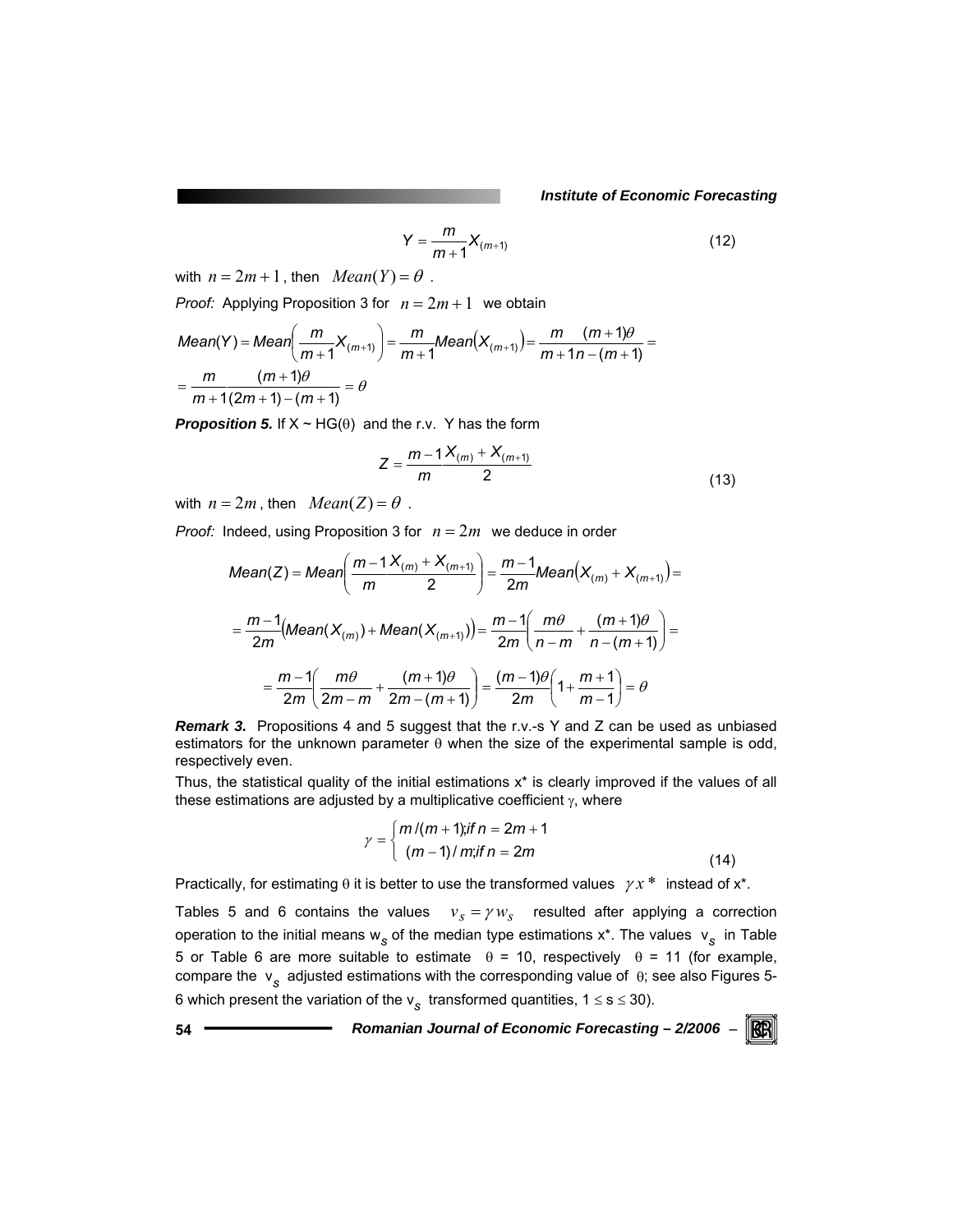**An Unbiased Estimator for the Parameter of a Homographic Distribution of a Homographic Articio Contains and Articio Contains and Articio Contains and Articio Contains and Articio Contains and Articio Contains and Articio** 

**Table 5** 

**The values v***s* **obtained after the correction of the w***s* **quantities from Table 3** 

 $(v<sub>s</sub> = \gamma w<sub>s</sub>, 1 \le s \le q = 30, \gamma = 0.8, n = 9)$ 

| 11.52 | 9.06  | 8.57  | 10.27 | 11.25 | 8.99  | 13.78 | 5.94  | 12.43 | 9.25  |
|-------|-------|-------|-------|-------|-------|-------|-------|-------|-------|
| 9.39  | 10.86 | 7.46  | 9.80  | 9.34  | 10.03 | 9.30  | 11.38 | 10.44 | 5.46  |
| 13.66 | .9.02 | 10.41 | 10.43 | 8.53  | 9.17  | 8.18  | 10.98 | 11.45 | 11.66 |

**Table 6** 

```
The values vs obtained after the correction of the ws quantities from Table 4
```
 $(v<sub>s</sub> = \gamma w<sub>s</sub>$ ,  $1 \le s \le q = 30, \gamma = 0.75, n = 8)$ 

| 12.17 | 11.36 | 16.58 | 8.99  | 8.74  | 7.62  | 10.61 | 9.96  | 11.52 | 11.25 |
|-------|-------|-------|-------|-------|-------|-------|-------|-------|-------|
| 10.18 | 9.08  | 13.73 | 11.85 | 10.56 | 12.23 | 8.87  | 7.71  | 12.76 | 11.84 |
| 10.14 | 10.43 | 11.51 | 10.24 | 11.07 | 10.12 | 12.47 | 12.92 | 10.23 | 10.74 |





**Figure 5** 

<sup>−</sup> *Romanian Journal of Economic Forecasting – 2/2006* **55**

 $\mathbb{R}$   $\mathbb{R}$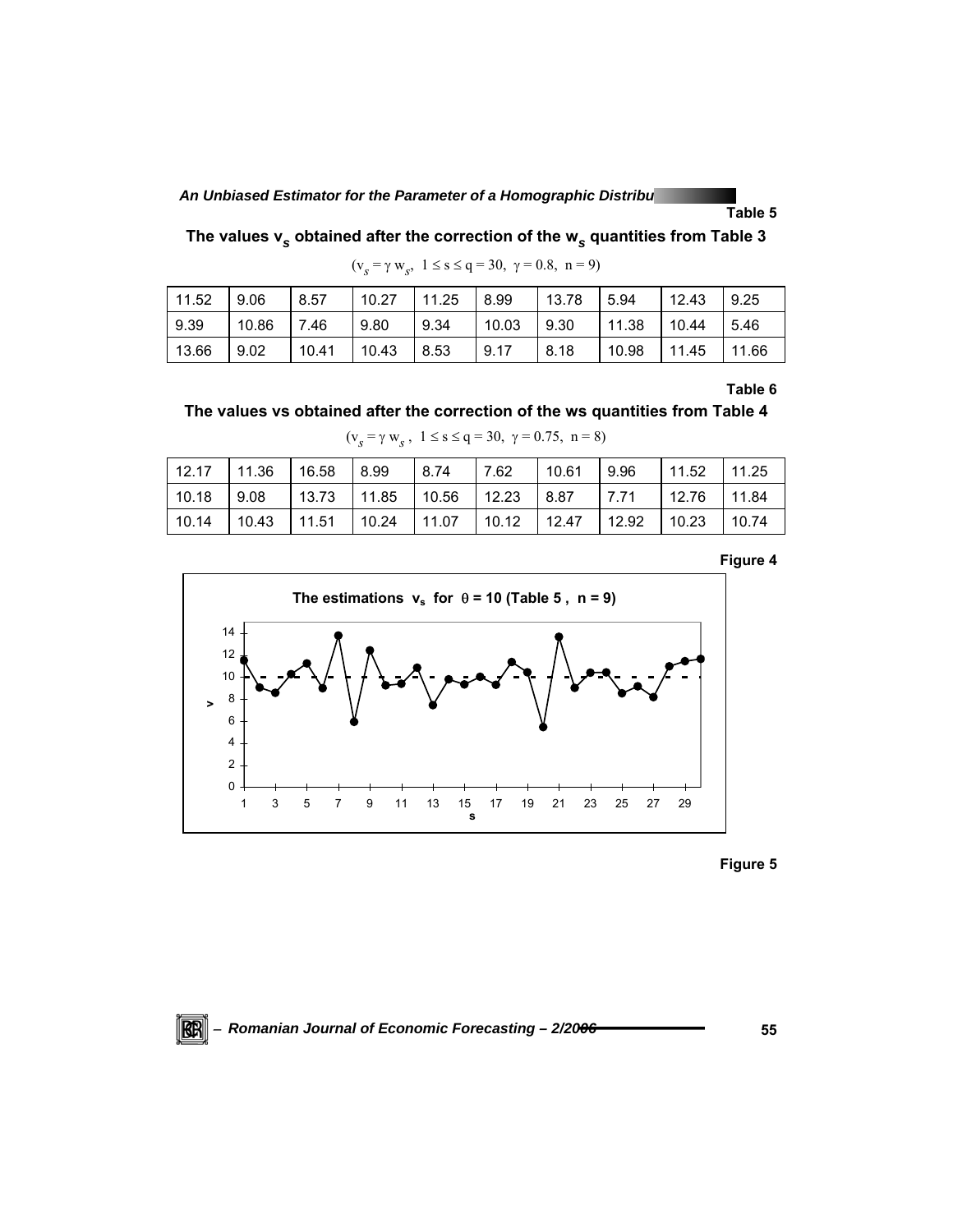*Institute of Economic Forecasting*



## **5. Conclusions**

The homographic  $HG(\theta)$  distribution has many applications, especially to simulate the failure of different financial markets<sup>1</sup>.

In another study<sup>2</sup> we proposed two effective procedures to estimate the unknown value of the parameter  $\theta$  which characterizes the homographic HG( $\theta$ ) distribution. One of these estimation procedures was based on the median coefficient.

The present work shows that the median type estimators suggested in the above-mentioned study<sup>3</sup>, as for example  $X_{(m+1)}$  for  $n = 2m + 1$  or  $\frac{X_{(m)} + X_{(m+1)}}{2}$  when  $n = 2m$ , are always biased (see Tables 3-4 and Figures 2-3).

We also proved that the r.v.-s  $Y = \frac{m}{m+1} X_{(m+1)}$ ,  $Z = \frac{m-1 X_{(m)} + X_{(m+1)}}{2}$  can be used as

unbiased estimators for the parameter  $\theta$  when  $n = 2m + 1$ , respectively  $n = 2m$ (Propositions 4-5).

Therefore, adjusting the initial median type estimator proposed in our previous study<sup>4</sup> with a multiplicative factor  $\gamma$  given by (14) we obtain invariable an unbiased estimator for  $\theta$ .

l

<sup>1</sup> Isaic-Maniu, Alexandru, Vodă, Viorel Gh., "On a homographic distribution function", *Economic Computation and Economic Cybernetics Studies and Research*, Vol. 39, No.1-

<sup>4(2005), 11-18.</sup> *<sup>2</sup> <sup>Ş</sup>tefănescu, Poliana, Ştefănescu, Ştefan, "Estimating the parameter of a homographic distribution",*  Economic Computation and Economic Cybernetics Studies and Research, *Vol. 40, No. 1(2006), 10*<br>*pgs. (forthcoming).*<br><sup>3</sup> Stoffnessy: Relignal Of Contractor Contractors

*pgs. (forthcoming). 3 <sup>Ş</sup>tefănescu, Poliana, Ştefănescu, Ştefan,* op cit*. 4* Op cit*.*